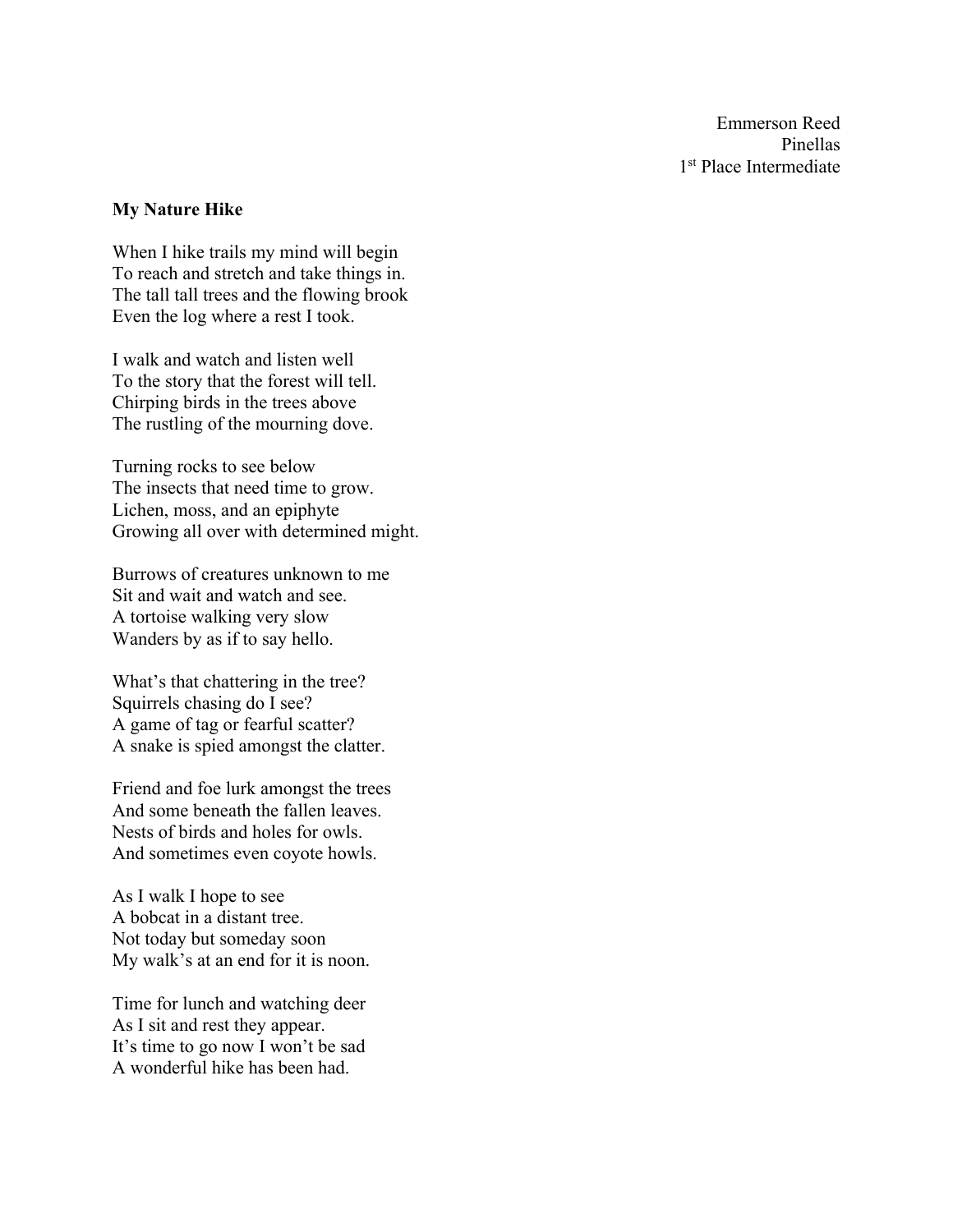Skye Burgos Duval 2nd Place Intermediate

Come, come walk with me Under the forest canopy

Rustle, rustle shake the leaves In the gentle summer breeze

Tweet, tweet calls the bird Making sure that he is heard

Buzz, buzz hums the bee Building its home in the oak tree

Ripple, ripple in the creek As the fish swims up to peek

Shhh, Shhh, don't make a sound As our feet touch the ground

Amazing sights you may see If you tread carefully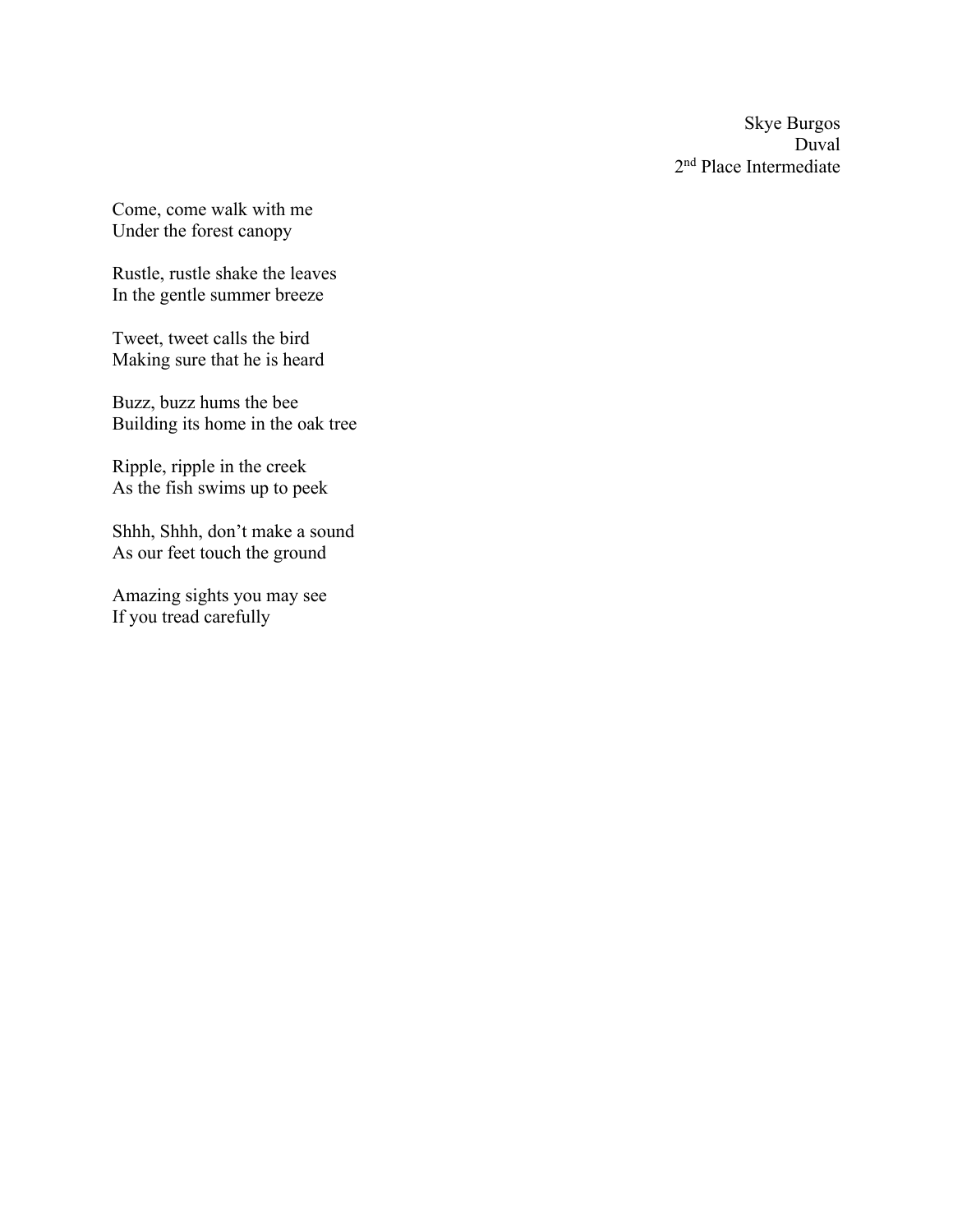Carolyn Wolking Alachua 3<sup>rd</sup> Place Intermediate

#### **Tropical Hammock Sonnet**

A speck upon the archipelago Forests diminishing, dwindling slow Habitat destruction began long ago Gumbo limbo, pigeon plum cannot grow

Endemic species, Florida tree snail Found upon hammock's incredible trail We have tried to save them, to no avail Fragile ecosystems unite, prevail!

Cutting trees to build houses in a row Hardwood hammocks, pyrophytes no go In a canopy lives black-whiskered vireo This ecosystem is precious, you know

Florida panther, Key Largo woodrat Leave us alone developers, take that!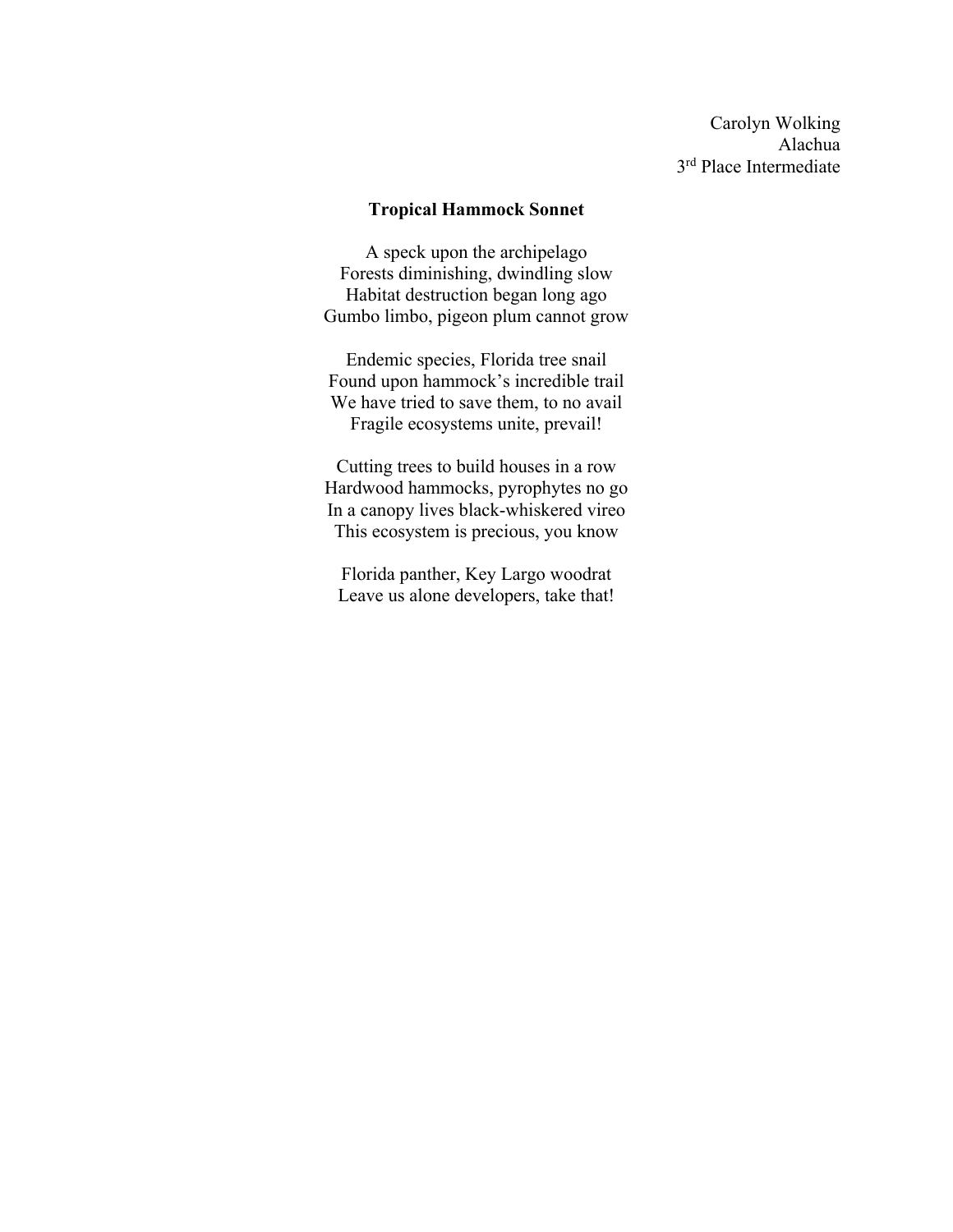Gunnar Shrum Pinellas Honorable Mention Intermediate

#### **Among the Mangroves**

As I walk among the mangroves, I spot something out of the corner of my eye. Long, slender and swimming, Bright red scales in the mangroves, Watching with a cautious eye.

In the oyster beds, I see a small head poking out. We study each other for a moment, I feel excitement coming over me. But just as fast as he appeared, He is gone, never to be seen again. But he's always watching, with a careful eye.

The marsh snake watches. He watches from afar, Never revealing his presence. He watches over his mangrove kingdom. Never too close, but never too far.